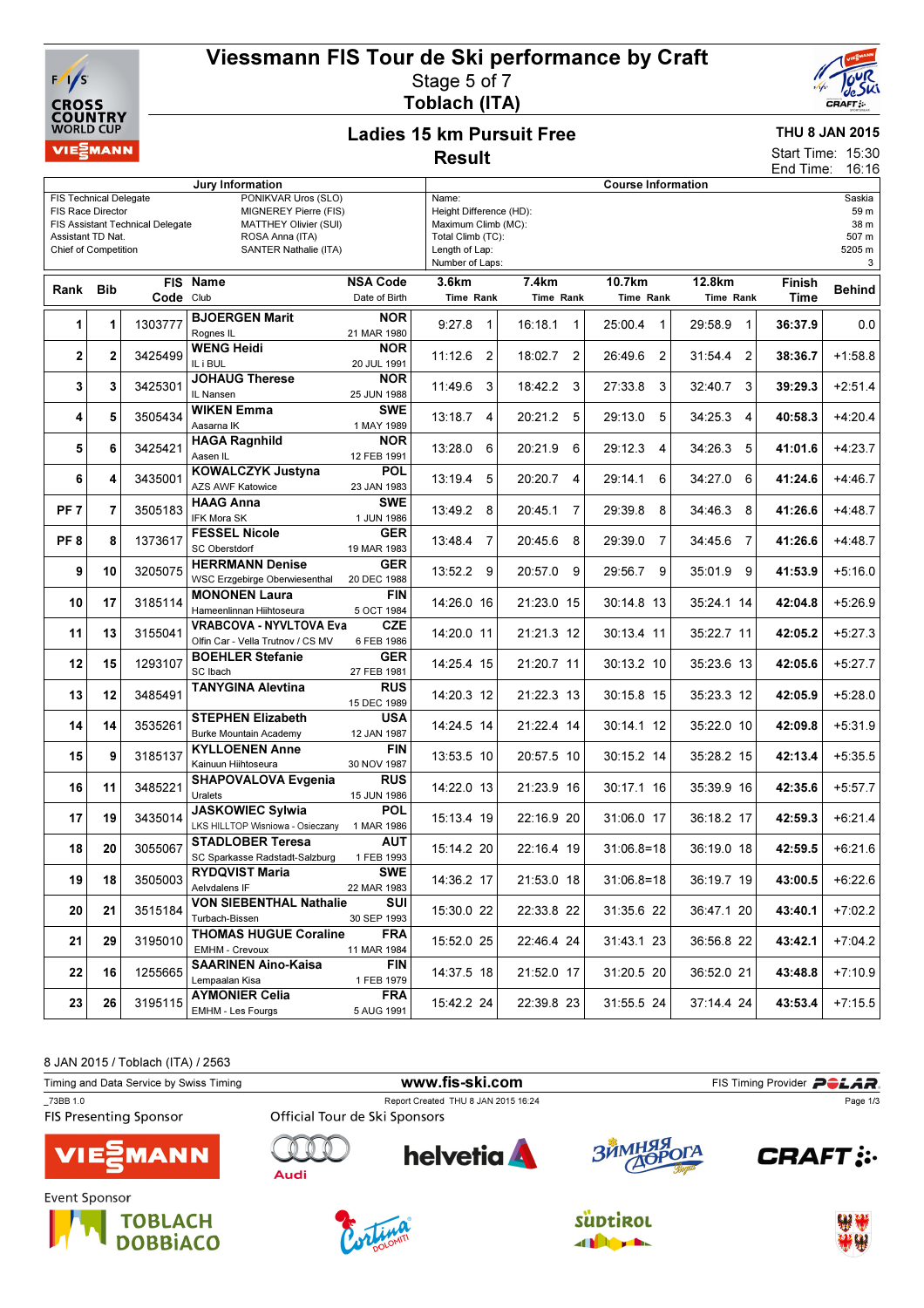

# Viessmann FIS Tour de Ski performance by Craft Stage 5 of 7 Toblach (ITA)



THU 8 JAN 2015 Start Time: 15:30

#### Ladies 15 km Pursuit Free Result

|      | End Time:<br>16:16 |            |                                                                       |                           |            |            |            |            |         |                    |  |
|------|--------------------|------------|-----------------------------------------------------------------------|---------------------------|------------|------------|------------|------------|---------|--------------------|--|
|      |                    | <b>FIS</b> | Name                                                                  | <b>NSA Code</b>           | 3.6km      | 7.4km      | 10.7km     | 12.8km     | Finish  | <b>Behind</b>      |  |
| Rank | <b>Bib</b>         | Code Club  |                                                                       | Date of Birth             | Time Rank  | Time Rank  | Time Rank  | Time Rank  | Time    |                    |  |
| 24   | 23                 | 3295144    | <b>DEBERTOLIS Ilaria</b><br>G.S. FIAMME ORO MOENA                     | <b>ITA</b><br>17 SEP 1989 | 15:29.3 21 | 22:33.4 21 | 31:35.0 21 | 37:03.4 23 | 43:53.9 | $+7:16.0$          |  |
| 25   | 28                 | 1365857    | <b>RANDALL Kikkan</b><br>APU Nordic Ski Center                        | <b>USA</b><br>31 DEC 1982 | 16:06.0 27 | 23:05.3 26 | 32:14.2 25 | 37:14.8 25 | 43:59.6 | $+7:21.7$          |  |
| 26   | 31                 | 3485371    | KUZIUKOVA Olga                                                        | <b>RUS</b><br>27 SEP 1985 | 16:11.7 29 | 23:15.0 28 | 32:21.3 26 | 37:34.7 26 | 44:22.0 | $+7:44.1$          |  |
| 27   | 32                 | 3505223    | <b>SOEDERLUND Helene</b><br><b>IFK Mora SK</b>                        | <b>SWE</b><br>9 MAY 1987  | 16:18.2 31 | 23:18.6 29 | 32:29.4 28 | 37:44.2 27 | 44:28.2 | $+7:50.3$          |  |
| 28   | 34                 | 3055085    | <b>SCHWARZ Nathalie</b><br>SU Raika Zwettl-Oberoesterreich            | <b>AUT</b><br>29 JUL 1993 | 16:32.2 33 | 23:31.6 33 | 32:41.0 30 | 37:53.8 30 | 44:45.4 | $+8:07.5$          |  |
| 29   | 35                 | 3435018    | <b>KUBINSKA Kornelia</b><br><b>AZS AWF Katowice</b>                   | <b>POL</b><br>3 AUG 1985  | 16:37.7 35 | 23:36.9 34 | 32:45.0 32 | 38:01.6 31 | 44:45.7 | $+8:07.8$          |  |
| 30   | 36                 | 3205176    | <b>RINGWALD Sandra</b><br>ST Schonach-Rohrhardsberg                   | <b>GER</b><br>27 SEP 1990 | 16:36.8 34 | 23:38.1 35 | 32:48.4 34 | 38:07.8 33 | 44:48.1 | $+8:10.2$          |  |
| 31   | 33                 | 3485198    | <b>IVANOVA Julia</b><br>Saturn                                        | <b>RUS</b><br>9 SEP 1985  | 16:20.2 32 | 23:22.0 32 | 32:31.0 29 | 37:47.3 28 | 44:48.6 | $+8:10.7$          |  |
| 32   | 37                 | 3565053    | <b>EINFALT Lea</b><br><b>TSK Triglav Kranj</b>                        | <b>SLO</b><br>19 MAY 1994 | 16:40.3 36 | 23:38.7 36 | 32:49.5 35 | 38:06.7 32 | 44:49.6 | $+8:11.7$          |  |
| 33   | 39                 | 3205124    | <b>SIEGEL Monique</b><br><b>WSC Erzgebirge Oberwiesenthal</b>         | <b>GER</b><br>1 JAN 1989  | 16:53.5 38 | 23:53.3 38 | 33:04.5 38 | 38:18.6 37 | 45:01.9 | $+8:24.0$          |  |
| 34   | 30                 | 3485336    | <b>USATOVA Oxana</b>                                                  | <b>RUS</b><br>19 OCT 1988 | 16:14.7 30 | 23:14.4 27 | 32:23.2 27 | 37:48.3 29 | 45:06.3 | $+8:28.4$          |  |
| 35   | 24                 | 3295088    | DE MARTIN TOPRANIN Virginia<br>C.S. FORESTALE DELLO STATO 20 AUG 1987 | <b>ITA</b>                | 16:07.2 28 | 23:19.6 30 | 32:48.3 33 | 38:14.1 35 | 45:08.3 | $+8:30.4$          |  |
| 36   | 22                 | 3195056    | <b>JEAN Aurore</b><br>Douanes SC Grandvaux                            | FRA<br>25 JUN 1985        | 15:36.0 23 | 22:57.2 25 | 32:43.0 31 | 38:15.0 36 | 45:08.6 | $+8:30.7$          |  |
| 37   | 38                 | 3565034    | <b>CEBASEK Alenka</b><br><b>TSK Bled</b>                              | <b>SLO</b><br>24 APR 1989 | 16:43.5 37 | 23:43.5 37 | 32:55.1 36 | 38:10.8 34 | 45:13.2 | $+8:35.3$          |  |
| 38   | 41                 | 3495008    | <b>ORGUE Laura</b><br>CEFUC-RFEDI                                     | <b>SPA</b><br>11 SEP 1986 | 17:17.5 39 | 24:17.7 39 | 33:30.4 39 | 38:44.1 39 | 45:28.2 | $+8:50.3$          |  |
| 39   | 42                 | 3505096    | <b>GRAEFNINGS Maria</b><br>Falun Borlaenge SK                         | <b>SWE</b><br>29 OCT 1985 | 17:33.8 40 | 24:28.4 40 | 33:42.5 40 | 38:59.4 40 | 45:41.4 | $+9:03.5$          |  |
| 40   | 27                 | 3295170    | <b>BAUDIN Francesca</b><br>GRUPPO SCIATORI FIAMME GIALLE 25 NOV 1993  | <b>ITA</b>                | 16:00.5 26 | 23:20.5 31 | 32:57.4 37 | 38:39.9 38 | 45:43.1 | $+9:05.2$          |  |
| 41   | 43                 | 3485888    | SHUNIAEVA Nadezhda                                                    | <b>RUS</b><br>11 NOV 1993 | 17:49.9 41 | 25:02.7 41 | 34:34.9 41 | 40:02.0 41 | 47:06.0 | $+10:28.1$         |  |
| 42   | 44                 | 3485849    | <b>NECHAEVSKAYA Anna</b>                                              | <b>RUS</b><br>21 AUG 1991 | 18:16.8 42 | 25:24.3 42 | 35:01.2 42 | 40:28.3 42 |         | $47:30.6$ +10:52.7 |  |
| 43   | 45                 | 3485753    | <b>VLASOVA Anastasia</b>                                              | <b>RUS</b><br>22 JUN 1992 | 21:46.3 43 | 29:10.9 43 | 38:46.8 43 | 44:18.4 43 | 51:20.8 | $+14:42.9$         |  |
|      | Did Not Ctost      |            |                                                                       |                           |            |            |            |            |         |                    |  |

| ∣ Did Not Start |    |         |                                 |             |
|-----------------|----|---------|---------------------------------|-------------|
|                 | 25 | 3505069 | <b>LINDBORG Sara</b>            | SWE         |
|                 |    |         | Falun-Borlaenge SK              | 30 NOV 1983 |
|                 | 40 | 3535410 | <b>DIGGINS Jessica</b>          | <b>USA</b>  |
|                 |    |         | <b>Stratton Mountain School</b> | 26 AUG 1991 |

8 JAN 2015 / Toblach (ITA) / 2563

| Timing and Data Service by Swiss Timing      |                               |                                     | FIS Timing Provider <b>POLAR</b> . |               |  |
|----------------------------------------------|-------------------------------|-------------------------------------|------------------------------------|---------------|--|
| 73BB 1.0<br><b>FIS Presenting Sponsor</b>    | Official Tour de Ski Sponsors | Report Created THU 8 JAN 2015 16:24 |                                    | Page 2/3      |  |
| <b>VIE EMANN</b>                             | Audi                          | <b>helvetia</b>                     | ЗЙМНЯЯ ОГА                         | <b>CRAFT:</b> |  |
| Event Sponsor<br><b>TOBLACH<br/>DOBBIACO</b> |                               |                                     | suptirol                           |               |  |